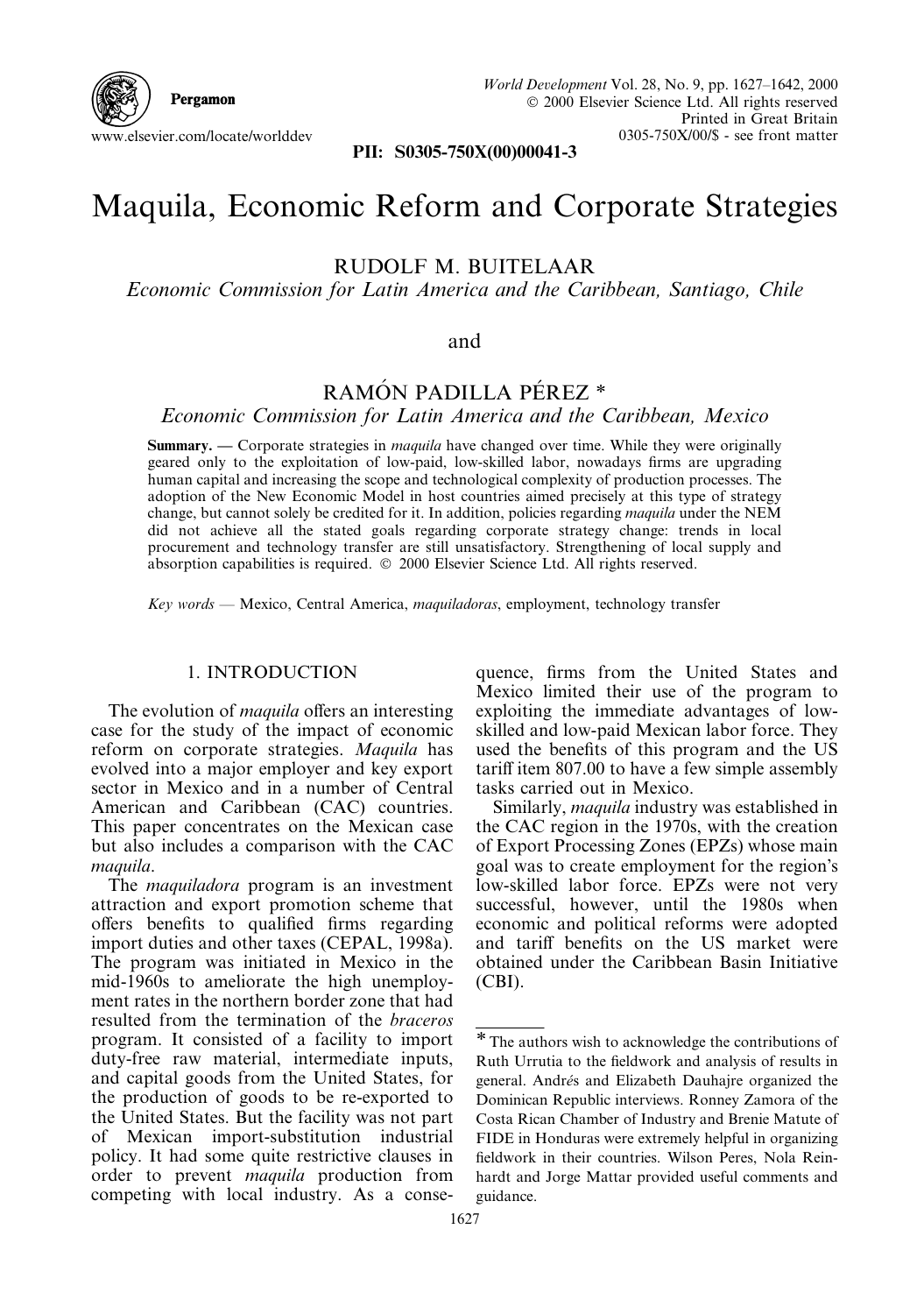Under the New Economic Model (NEM), starting with the economic reforms of the mid-1980s, the Mexican Government and the participating firms began to see *maquila* as an integrated part of export-led development and its specific legal framework was transformed. The aim was to change the corporate strategies, promote investment in human capital and the transfer of technology, and foster integration with local Mexican manufacturing industry. In the CAC region, a similar reorientation under the NEM has taken place, to a limited extent, in Costa Rica.

Critics of export-led development still refer to maquila to illustrate that opening-up only means low wages, disarticulation of production chains, few backward and forward linkages, no technological effort or learning processes, and subordination to the strategies of foreign firms. Thus, two central questions arise that are the subject of this paper. First, to what extent have *maquila* firms indeed changed their competitive strategies from exploiting only the static gain of low wages to creating dynamic gains through training, technological learning and local networking? Second, what role has economic reform in Mexico played in bringing about any change in corporate strategies?

The paper is organized as follows. First, a brief overview will be presented of the origin and evolution of maquila in Mexico, against the backdrop of Mexican and US public policies, international competition and technological change. Second, the performance of the maquila program and its corporate strategies with regard to its stated objectives are analyzed. This section uses the results and insights from a firm survey conducted by the authors in 1997 (CEPAL, 1998a). <sup>1</sup> The survey was also applied to maquila firms in Central America and the Dominican Republic,  $2$  and the third section compares the situation in these countries with that of Mexico. The paper concludes with a short reflection on regime change and corporate strategies.

It has to be pointed out that *maquila* is not an industry in the usual sector-specific sense of the word. The maquila programs and laws constitute an investment attraction and export promotion scheme. Hence, a great variety of *maquila* firms exist in different industries. Two important common features have been suggested in the literature: the orientation to the market of the United States, and the intensive use of relatively low-cost labor (Carrillo, 1997).

### 2. ORIGIN AND EVOLUTION OF MAQUILA FOR EXPORT IN MEXICO

The *maquila* program is a result of the intricate social, economic and political relations between Mexico and the United States, in the context of increasing global competition and rapid technological change. To start with the latter two points, maquila should be understood as a phenomenon pertaining to the international reorganization of production in the second half of the 20th century, as fittingly described in the product cycle theory. According to Vernon, the introduction of a new product on the market requires highly qualified personnel performing research and development activities and innovative production processes. Hence, these tasks are located in industrialized countries with a comparative advantage in this type of worker. When technology matures and the production process becomes standardized, the skill intensity of production diminishes. In consequence, the international competition will result in the transfer of the production of mature goods to developing countries with a comparative advantage in relatively less skilled workers (Vernon, 1966).

From the 1950s on, Japanese firms started to pose a challenge to US manufacturing industries. The relocation of labor-intensive production processes from Japan to other Asian countries in the 1960s and 1970s enhanced the challenge. In response, US manufacturing firms looked at Mexico and the Caribbean Basin as its reservoir of less skilled labor to counter the Asian challenge and move south its labor-intensive production processes (Frobel, Heinrichs & Kreye, 1980; Grundwald & Flamm, 1985). The US government incorporated this idea in its trade policy, designed to strengthen the competitiveness of US firms. Tariff item 807.00, introduced in 1963 following the earlier example of tariff item  $806.30$ , is a clear expression of this strategy. Nowadays, these items are included in the Harmonized System as 9802.00.60 and 9802.00.80, respectively. The latter is the most important, and permits the importation of goods assembled in a foreign country with components manufactured in the United States. The duty is calculated only on the value added abroad.

The duty-free imports under the *maquila* program in Mexico came to complement nicely the 807.00 tariff provision, as did the same facilities in Export Processing Free Zones